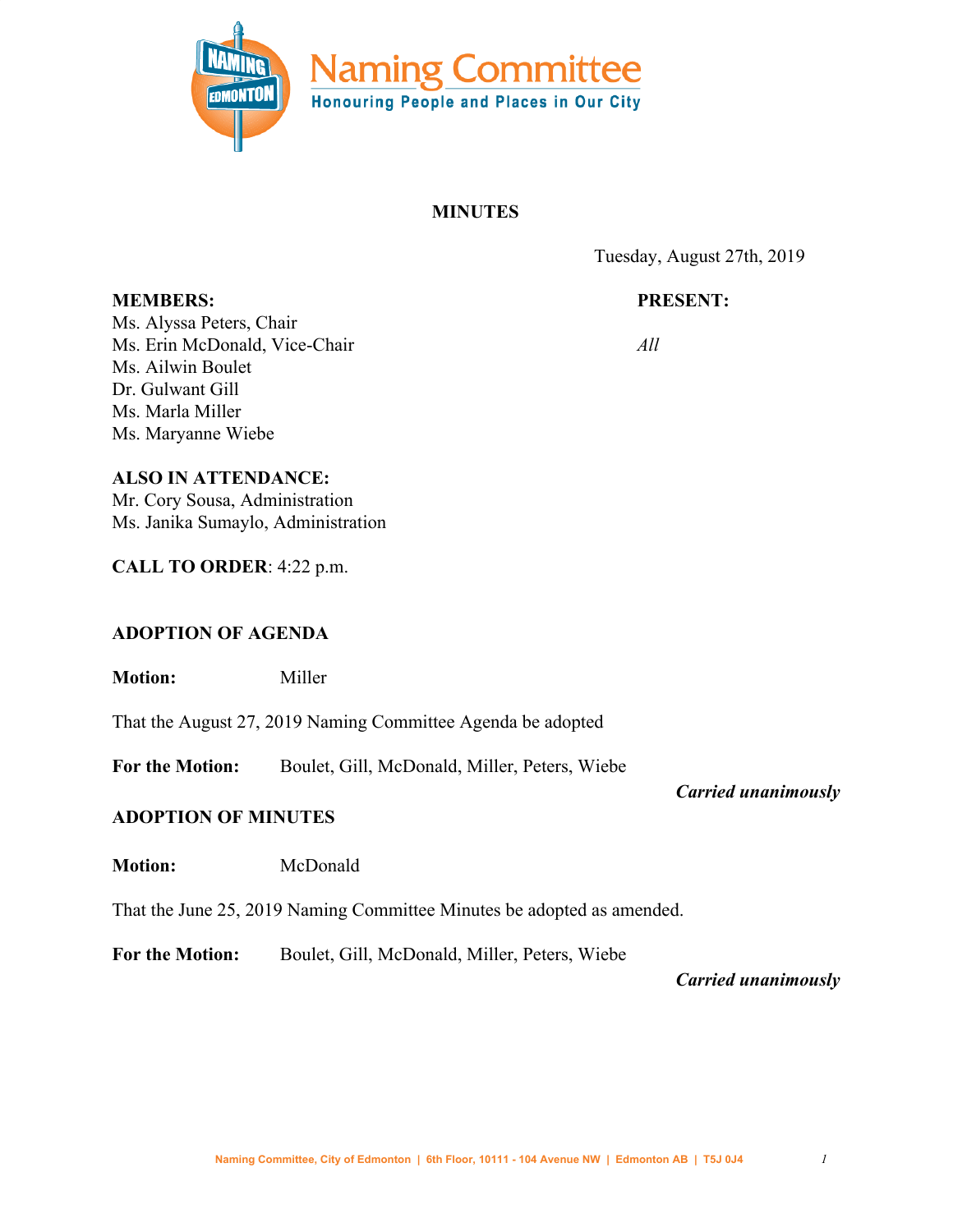

## **OLD BUSINESS**

## **1. Request to name a pond within the Allard Neighbourhood**

**Motion:** Boulet

That the Naming Committee approves the naming of the stormwater management facility (SWMF) located at 586 Allard Boulevard SW, legally described as Lot 200PUL, Block 5, Plan 1026054, within the Allard Neighbourhood as *"Helm Park"*.

| <b>For the Motion:</b> | none                                          |  |
|------------------------|-----------------------------------------------|--|
| <b>Opposed:</b>        | Boulet, Gill, McDonald, Miller, Peters, Wiebe |  |

*Lost*

**Motion:** Miller

That the Naming Committee recommends the option of naming the park located at 4137 Alexander SW, legally described as Lot 99MR, Block 2, Plan 1124699 as *"Helm Park"* or the naming of the stormwater management facility (SWMF) located at 586 Allard Boulevard SW, legally described as Lot 200PUL, Block 5, Plan 1026054 as *"Helm Pond"*.

**For the Motion:** Boulet, Gill, McDonald, Miller, Peters, Wiebe

*Carried Unanimously*

#### **NEW BUSINESS**

## **2. Request to rename a road within the Westmount Neighbourhood.**

**Motion:** McDonald

That the Naming Committee approves the renaming of "St. Albert Trail" located west of 127 Street NW and south of 111 Avenue NW to *"Father Michael J. McGivney Way"*.

| <b>For the Motion:</b> | none                                    |
|------------------------|-----------------------------------------|
| <b>Opposed:</b>        | Boulet, McDonald, Miller, Peters, Wiebe |
| Abstain:               | Gill                                    |

*Lost*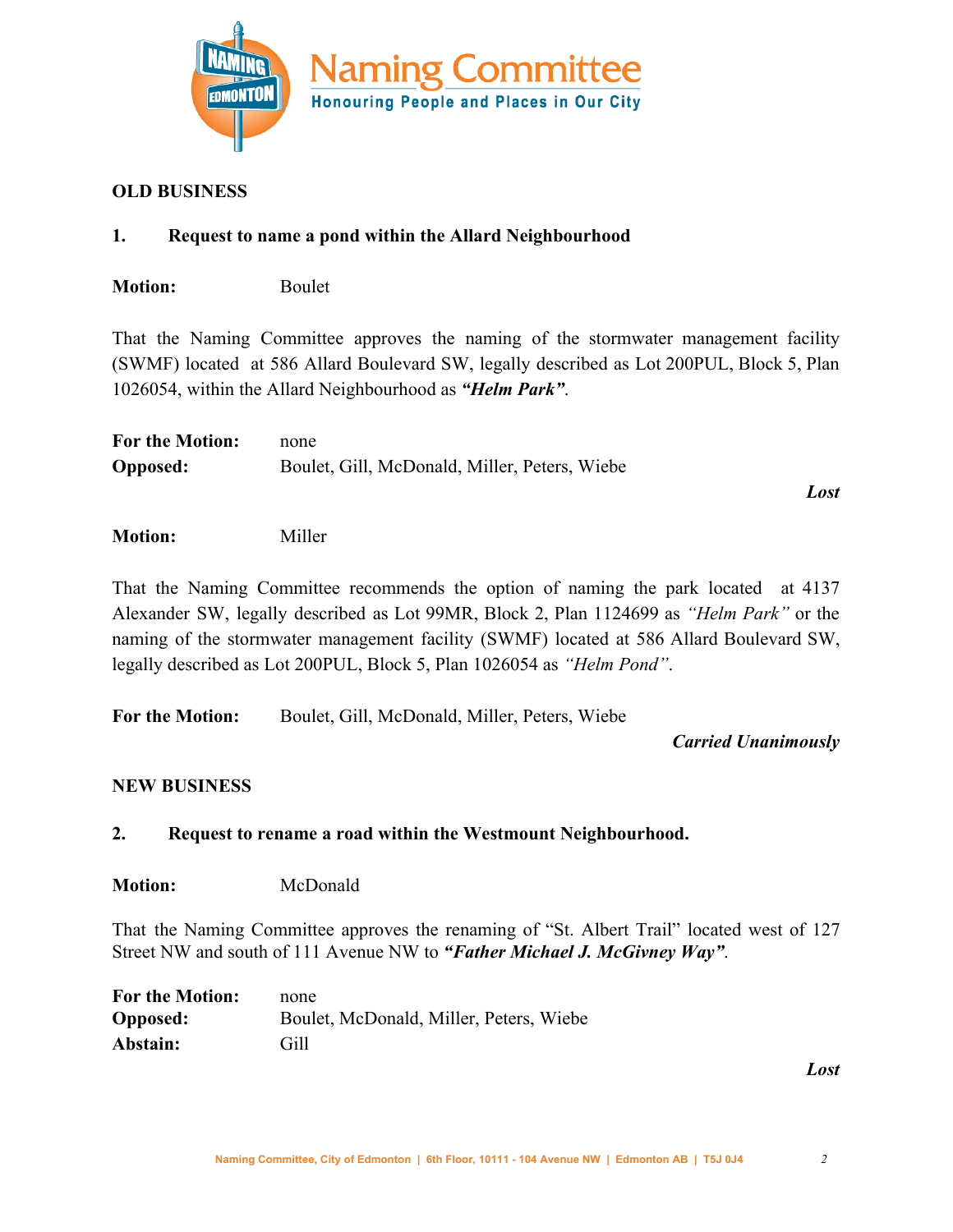

## **Motion:** McDonald

That the Naming Committee recommends the applicant consider an individual with a local connection to the City of Edmonton which conforms to the Naming Criteria listed within the Naming Policy C509B for the roadway renaming.

**For the Motion:** Boulet, Gill, McDonald, Miller, Peters, Wiebe

*Carried Unanimously*

## **3. Request to name a park within the Queen Mary Park Neighbourhood.**

**Motion:** Peters

That the Naming Committee approves the relocation of the park name "**Queen Mary Park"** to the unnamed park site located at 10844 - 117 Street NW, legally described as Lot 340, Block 18, Plan 1622604.

**For the Motion**: Boulet, Gill, McDonald, Miller, Peters, Wiebe

#### *Carried unanimously*

#### **4. Request to rename a park within the Queen Mary Park Neighbourhood.**

**Motion:** Miller

That the Naming Committee approves the renaming of park currently named "Queen Mary Park", located at 11025 - 110 Street NW, legally described as Lot B, Block 9A, Plan 2109HW, to **"Thompson Park"**.

**For the Motion**: Boulet, Gill, McDonald, Miller, Peters, Wiebe

*Carried unanimously*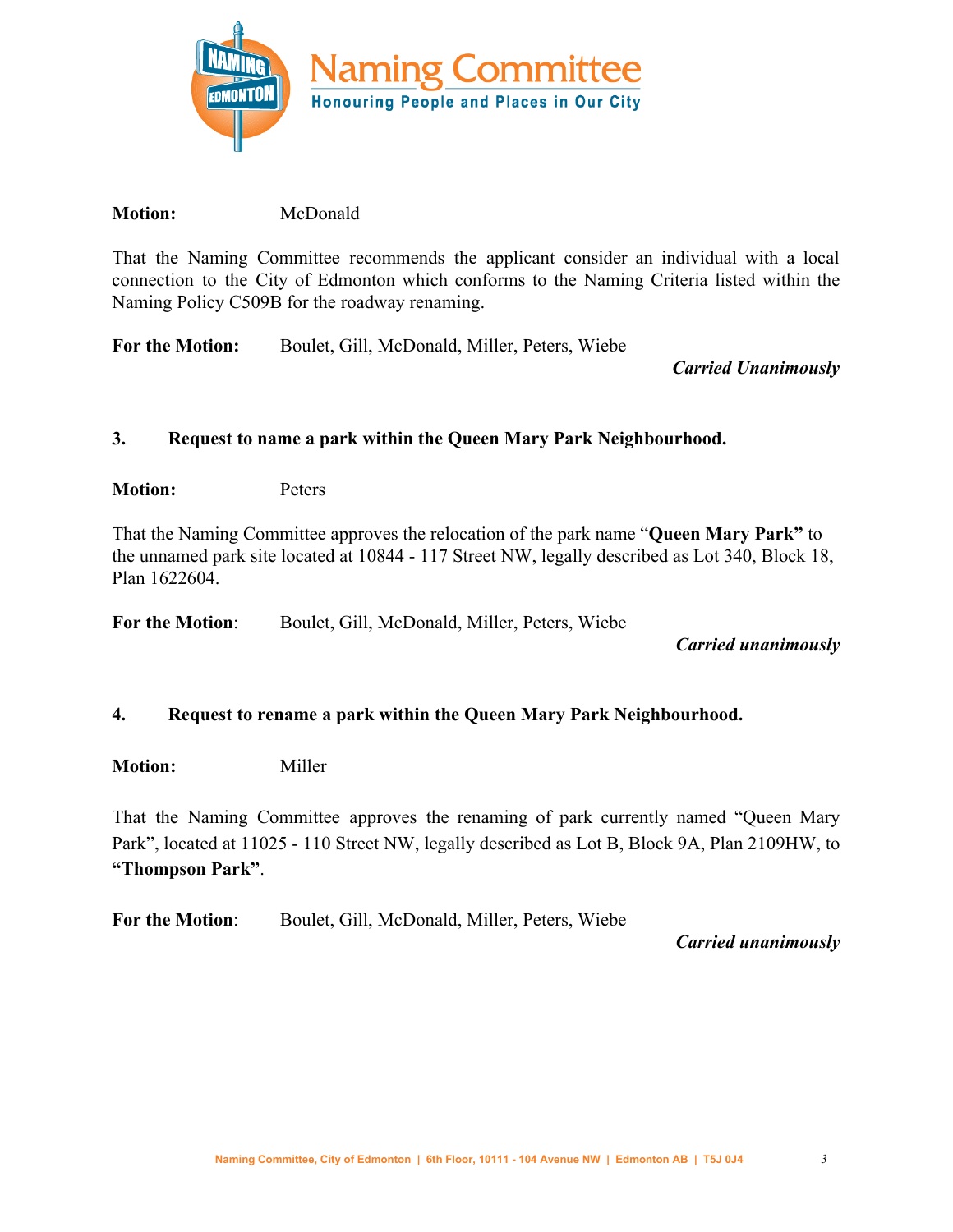

## **5. Request to name a park within the Graydon Hill Neighbourhood.**

| <b>Motion:</b> | Boulet |
|----------------|--------|
|                |        |

That the Naming Committee approves the naming of the primary neighbourhood park located at 1080 - Graydon Hill Boulevard SW, legally described as Lot 1MR, Block 7, Plan 1421503, within the Graydon Hill Neighbourhood as "**Dr. George Clarke Park**".

| <b>For the Motion:</b> | none                                          |      |
|------------------------|-----------------------------------------------|------|
| <b>Opposed:</b>        | Boulet, Gill, McDonald, Miller, Peters, Wiebe |      |
|                        |                                               | Lost |

**Motion:** Boulet

That the Naming Committee recommends the applicant consider the option of naming the stormwater management facility (SWMF) located at 1628 Graydon Hill Link SW, legally described as Lot 50PUL, Block 4, Plan 1421503, within the Graydon Hill Neighbourhood in honour of Dr. George Clarke.

**For the Motion:** Boulet, Gill, McDonald, Miller, Peters, Wiebe

*Carried Unanimously*

#### **OTHER BUSINESS**

#### **6. Discussion regarding the Decoteau ASP.**

**Motion:** Peters

That the Naming Committee receives the item as information.

**For the Motion:** Boulet, Gill, McDonald, Miller, Peters, Wiebe

*Carried unanimously*

#### **7. Presentation on Naming Opportunities within the River Valley and Ravine system.**

**Motion:** McDonald

That the Naming Committee receives the presentation as information.

**For the Motion:** Boulet, Gill, McDonald, Miller, Peters, Wiebe

#### *Carried unanimously*